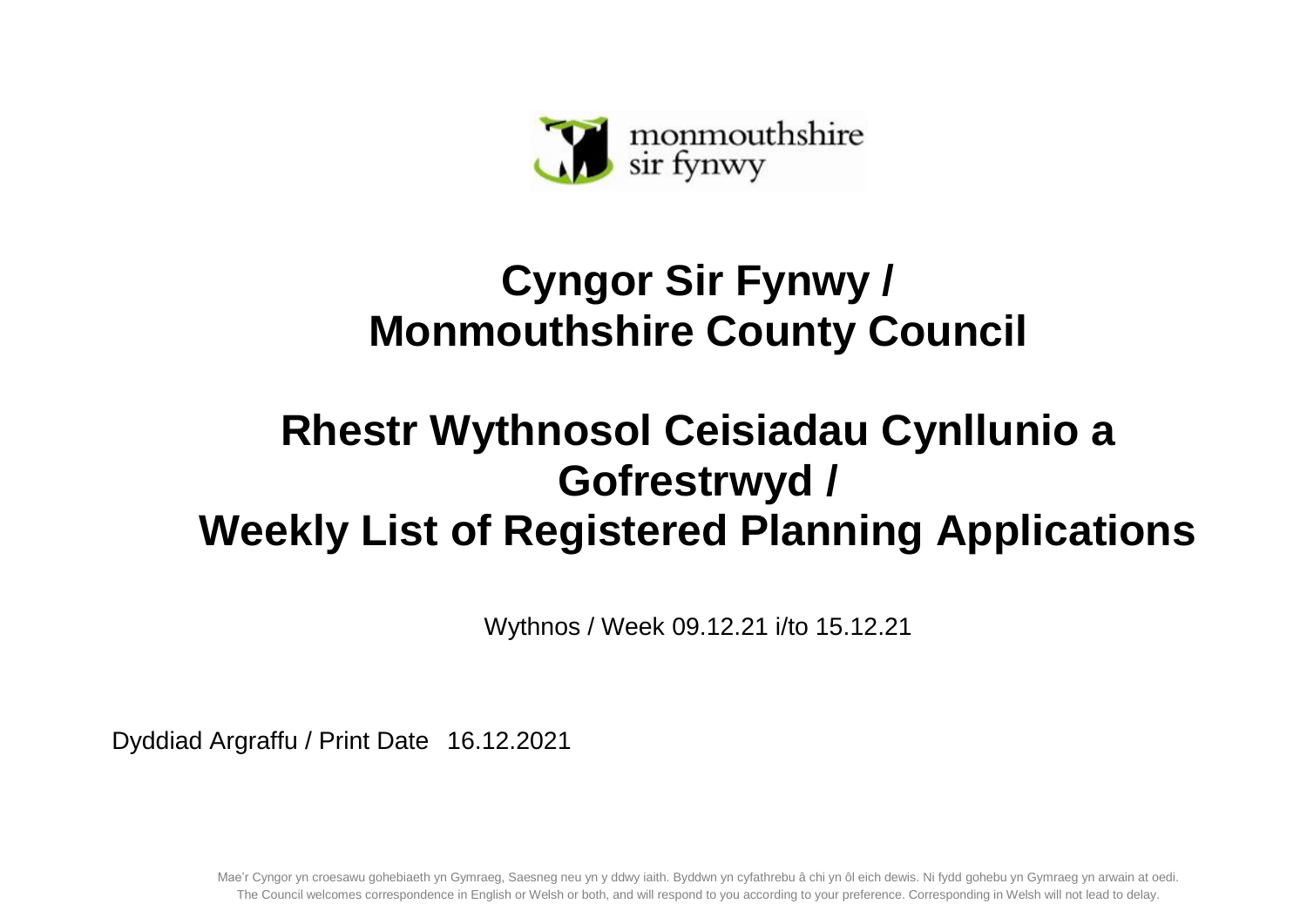| Ward/Ward                                                              | <b>Rhif Cais/</b><br><b>Application</b><br><b>Number</b>               | Disgrifia d o'r<br>Datblygiad/<br><b>Development</b><br><b>Description</b>                                                                                                                                                       | <b>Cyfeiriad Safle/</b><br><b>Site Address</b>                                                                                | Enw a Chyfeiriad yr<br>Ymgeisydd/<br><b>Applicant Name &amp;</b><br><b>Address</b>                                   | <b>Enw a Chyfeiriad</b><br>yr Asiant/<br><b>Agent Name &amp;</b><br><b>Address</b>                                                     | <b>Math Cais/</b><br><b>Application</b><br><b>Type</b> | Dwyrain/<br>Gogledd<br>Easting/<br><b>Northing</b> |
|------------------------------------------------------------------------|------------------------------------------------------------------------|----------------------------------------------------------------------------------------------------------------------------------------------------------------------------------------------------------------------------------|-------------------------------------------------------------------------------------------------------------------------------|----------------------------------------------------------------------------------------------------------------------|----------------------------------------------------------------------------------------------------------------------------------------|--------------------------------------------------------|----------------------------------------------------|
| <b>Crucorney</b><br>Plwyf/ Parish:<br>Grosmont<br>Community<br>Council | DM/2021/01951<br>Dyddiad App. Dilys/<br>Date App. Valid:<br>29.11.2021 | Modification of<br>condition 2 (To<br>make minor<br>amendments to the<br>external envelope<br>and internal layout<br>of the proposed<br>accommodation)<br>for planning<br>decision<br>DC/2016/00787.                             | Post Office And<br><b>General Store</b><br>B4347 Grosmont<br><b>Bridge To</b><br><b>Whitehouse Farm</b><br>Grosmont<br>NP78EP | <b>Grosmont Itd</b><br>74 Malham road<br><b>Forest Hill</b><br>London<br><b>SE231AG</b><br>United Kingdom            | Ms Maria Gallego<br>Lopez<br>Antic London<br>74 Malham road<br><b>Forest Hill</b><br>London<br><b>SE231AG</b><br><b>United Kingdom</b> | Mod or<br>Removal of<br>Condition                      | 340478<br>224335                                   |
| <b>Crucorney</b><br>Plwyf/ Parish:<br>Grosmont<br>Community<br>Council | DM/2021/01983<br>Dyddiad App. Dilys/<br>Date App. Valid:<br>06.12.2021 | Proposed new<br>agricultural building<br>for the storage of<br>hay and machinery.                                                                                                                                                | Llwyn Y Bari Barn<br>Old Court Road<br>Llanvetherine<br>Abergavenny<br>Monmouthshire<br>NP78RN                                | Mr Ben Cox<br>Llwyn Y Bari Barn<br>Old Court Road<br>Llanvetherine<br>NP78RN                                         | Mr James Griffiths<br><b>Griffiths Design</b><br>Limited<br>31 Castle Oak<br><b>Usk</b><br><b>NP15 1SG</b>                             | Agric<br>Notification                                  | 336153<br>218254                                   |
| <b>Crucorney</b><br>Plwyf/ Parish:<br>Grosmont<br>Community<br>Council | DM/2021/01986<br>Dyddiad App. Dilys/<br>Date App. Valid:<br>06.12.2021 | Retrospective<br>planning<br>permission for<br>secure outbuilding<br>for storage of tools,<br>motorbikes and<br>car. Made an error<br>thinking it was a<br>permitted<br>development, but<br>misinterpreted the<br>guidance notes | 2 Great Park House<br><b>Great Park Road</b><br>Llanvihangel<br>Crucorney<br>Abergavenny<br>Monmouthshire<br>NP78EH           | Mr Chris Llewellyn-<br>Holley<br>2 Great Park House<br><b>Great Park Road</b><br>Llanvihangel<br>Crucorney<br>NP78EH | No Agent                                                                                                                               | Householder                                            | 334768<br>220578                                   |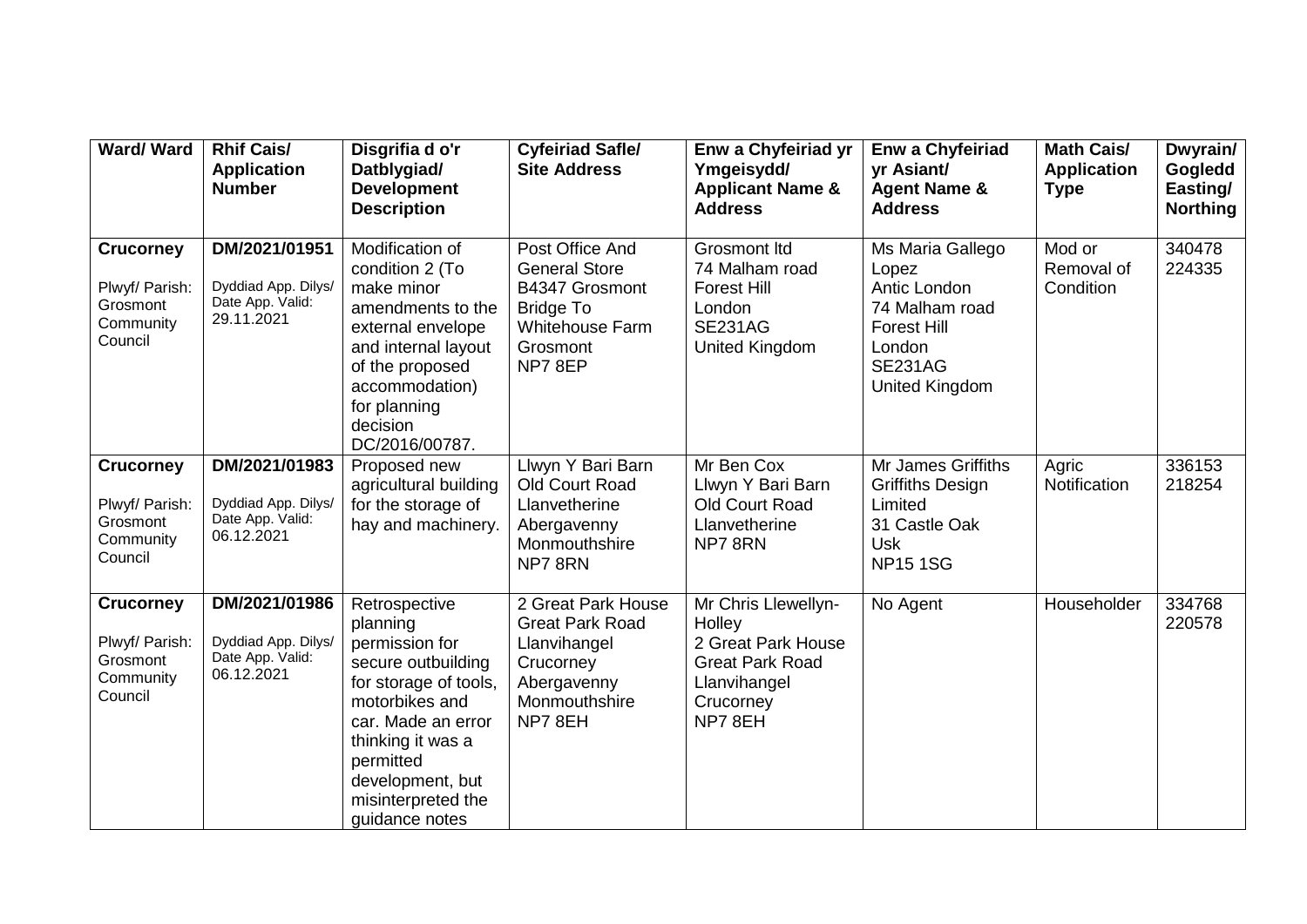|                                                                                  |                                                                        | with regard to<br>proximity to<br>property.                                                                                                                                                                                           |                                                                                       |                                                                                                            |                                                                                                                       |                                             |                  |
|----------------------------------------------------------------------------------|------------------------------------------------------------------------|---------------------------------------------------------------------------------------------------------------------------------------------------------------------------------------------------------------------------------------|---------------------------------------------------------------------------------------|------------------------------------------------------------------------------------------------------------|-----------------------------------------------------------------------------------------------------------------------|---------------------------------------------|------------------|
| <b>Cantref</b><br>Plwyf/ Parish:<br>Abergavenny<br><b>Town Council</b>           | DM/2021/01759<br>Dyddiad App. Dilys/<br>Date App. Valid:<br>26.10.2021 | The proposed<br>works is a crown<br>reduction to reduce<br>overall canopy<br>spread of the tree,<br>by 3 meters in<br>height and lateral<br>spread. The tree is<br>a Beech tree on the<br>Albany Road<br>boundary of the<br>property. | 7 Albany Road<br>Abergavenny<br>Monmouthshire<br>NP77BD                               |                                                                                                            | <b>Oliver Metcalfe</b><br><b>OTM Groundscare</b><br>Ltd<br>Old Bears Farm<br>Hay-on-Wye<br>Hereford<br><b>HR3 5PS</b> | Works to<br>trees in a<br>Con Area          | 328997<br>215103 |
| <b>Cantref</b><br>Plwyf/ Parish:<br>Abergavenny<br><b>Town Council</b>           | DM/2021/01949<br>Dyddiad App. Dilys/<br>Date App. Valid:<br>30.11.2021 | Remove existing<br>window and<br>replace with bifold/<br>patio doors.                                                                                                                                                                 | 14 Knoll Road<br>Abergavenny<br>Monmouthshire<br>NP777AN                              | Mr Robert<br>Cummings<br>14 Knoll Road<br>Abergavenny<br>Monmouthshire<br>NP777AN                          | Mr Stephen Traves<br>4 Rotherwas Close<br>Hereford<br>HR <sub>2</sub> 6RG<br>United Kingdom                           | Certificate of<br>Prop Lawful<br>Use or Dev | 328826<br>214759 |
| <b>Priory</b><br>Plwyf/ Parish:<br>Abergavenny<br><b>Town Council</b>            | DM/2021/01971<br>Dyddiad App. Dilys/<br>Date App. Valid:<br>01.12.2021 | Repair, repaint and<br>partial replacement<br>of shop front.                                                                                                                                                                          | 6 High Street<br>Abergavenny<br>Monmouthshire<br>NP7 5RY                              | c/o agent<br><b>Cancer Research</b><br><b>UK</b>                                                           | Mr David Hagan<br><b>CSJ Planning</b><br>1 Host Street<br><b>Bristol</b><br>BS15BU                                    | Planning<br>Permission                      | 329889<br>214234 |
| <b>Mardy</b><br>Plwyf/ Parish:<br>Llantilio<br>Pertholey<br>Community<br>Council | DM/2021/01456<br>Dyddiad App. Dilys/<br>Date App. Valid:<br>01.12.2021 | Removal of flat roof<br>garage and replace<br>with new garage<br>with brick walls and<br>tiled roof.                                                                                                                                  | Scarisbrick<br>Poplars Road<br><b>Llantilio Pertholey</b><br>Monmouthshire<br>NP7 6LW | Mr And Mrs Davies<br>Scarisbrick<br>Poplars Road<br><b>Llantilio Pertholey</b><br>Monmouthshire<br>NP7 6LW | No Agent                                                                                                              | Householder                                 | 330898<br>215938 |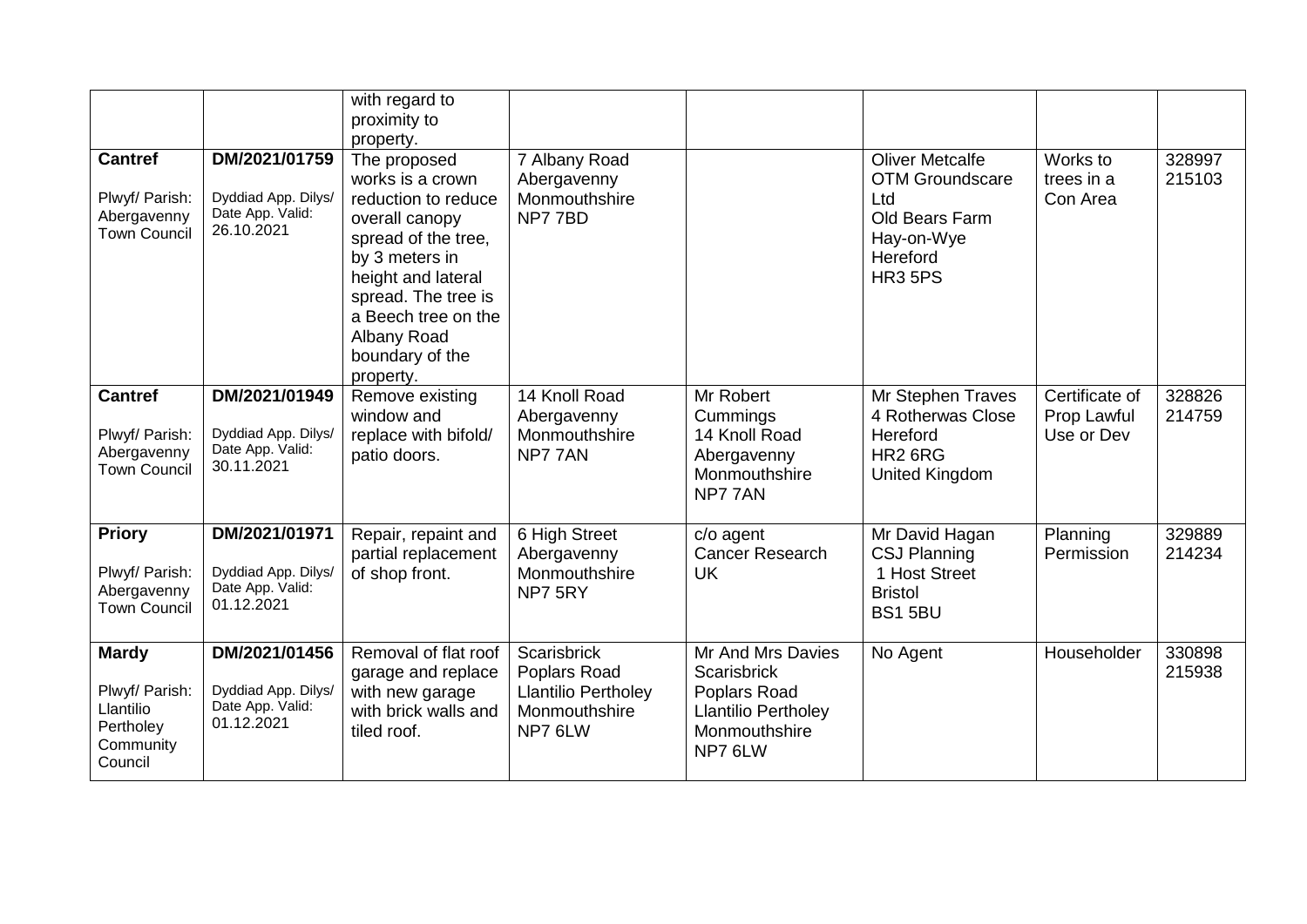| <b>Llantilio</b><br><b>Crossenny</b><br>Plwyf/ Parish:<br>Llantilio<br>Crossenny<br>Community<br>Council    | DM/2021/01948<br>Dyddiad App. Dilys/<br>Date App. Valid:<br>30.11.2021 | Change of use and<br>extension of an<br>existing workshop<br>to form a single<br>dwelling house.   | Workshop<br><b>Hostry Cottage</b><br><b>Llantilio Crossenny</b><br>Village<br>Thoroughfare<br><b>Llantilio Crossenny</b><br>Monmouthshire<br>NP78SU | <b>Susan Davies</b><br>c/o Agent<br><b>United Kingdom</b>                                                                                                                  | Mr Owain Adams<br>O:AD studio<br>Studio 214<br><b>Creative Quarter</b><br>Morgan Arcade<br>Cardiff<br><b>CF10 1AF</b>                                               | Planning<br>Permission | 339514<br>214570 |
|-------------------------------------------------------------------------------------------------------------|------------------------------------------------------------------------|----------------------------------------------------------------------------------------------------|-----------------------------------------------------------------------------------------------------------------------------------------------------|----------------------------------------------------------------------------------------------------------------------------------------------------------------------------|---------------------------------------------------------------------------------------------------------------------------------------------------------------------|------------------------|------------------|
| <b>Llantilio</b><br><b>Crossenny</b><br>Plwyf/ Parish:<br>Llangattock<br>Vibon Avel<br>Community<br>Council | DM/2021/01980<br>Dyddiad App. Dilys/<br>Date App. Valid:<br>03.12.2021 | 3 new Electric<br>Vehicle Charging<br>Stations to existing<br>parking spaces                       | The Rolls Of<br>Monmouth Golf Club<br>B4233 The Hendre<br>The Hendre<br><b>NP25 5HG</b>                                                             | Ms Linda Kedward<br>The Rolls of<br>Monmouth Golf Club<br>The Rolls Of<br><b>Monmouth Golf Club</b><br>B4233 The Hendre<br>The Hendre<br><b>NP25 5HG</b><br>United Kingdom | Mr Darren Worthing<br>1 Le Cole Grange<br>The Hendre<br>Monmouth<br><b>NP25 5NX</b><br><b>United Kingdom</b>                                                        | Planning<br>Permission | 345872<br>214187 |
| <b>Mitchel</b><br><b>Troy</b><br>Plwyf/ Parish:<br><b>Mitchel Troy</b><br>Community<br>Council              | DM/2021/01180<br>Dyddiad App. Dilys/<br>Date App. Valid:<br>14.12.2021 | Replacement farm<br>shop building<br>associated<br>groundworks,<br>landscaping and<br>car parking. | Shop<br>Square Farm<br>Mitchel Troy Road<br><b>Mitchel Troy</b><br>Monmouthshire<br><b>NP25 4JH</b>                                                 | <b>Ryan Whittall</b><br>Square Farm Shop<br>Square Farm,<br><b>Mitchel Troy</b><br><b>NP25 4JH</b><br><b>United Kingdom</b>                                                | Mr Owen Toms<br><b>Toms Architects</b><br>28 Birchwood Road<br><b>CARDIFF</b><br>S Glam<br><b>CF235LJ</b><br>Cardiff                                                | Planning<br>Permission | 348172<br>209902 |
| <b>Mitchel</b><br><b>Troy</b><br>Plwyf/ Parish:<br><b>Mitchel Troy</b><br>Community<br>Council              | DM/2021/01673<br>Dyddiad App. Dilys/<br>Date App. Valid:<br>02.12.2021 | Conversion of<br>outbuilding into<br>self-contained<br>annex for ancillary<br>accommodation.       | Long Barn<br>Church Farm<br>Perth-hir Road<br>Cwmcarvan<br>Monmouth<br>Monmouthshire<br><b>NP25 4JP</b>                                             | Mr And Mrs Quick<br>Church Farm, Long<br>Barn,<br>Perth-Hir Road<br>Cwmcarvan<br><b>NP25 4JP</b><br><b>United Kingdom</b>                                                  | Mrs Emily Hammick<br><b>Powells Chartered</b><br>Surveyors<br><b>Singleton Court</b><br><b>Business Park</b><br><b>Wonastow Road</b><br>Monmouth<br><b>NP25 5JA</b> | Planning<br>Permission | 347679<br>207688 |
| Goytre<br><b>Fawr</b>                                                                                       | DM/2021/01780<br>Dyddiad App. Dilys/<br>Date App. Valid:               | Proposed<br>alterations with 1st<br>floor extension to                                             | Robyrna<br><b>Berthon Road</b><br><b>Little Mill</b>                                                                                                | Mark Craxford<br>Robyrna<br><b>Berthon Road</b>                                                                                                                            | Mr Ian Archer<br>Concept<br><b>Consultants Limited</b>                                                                                                              | Householder            | 332039<br>202930 |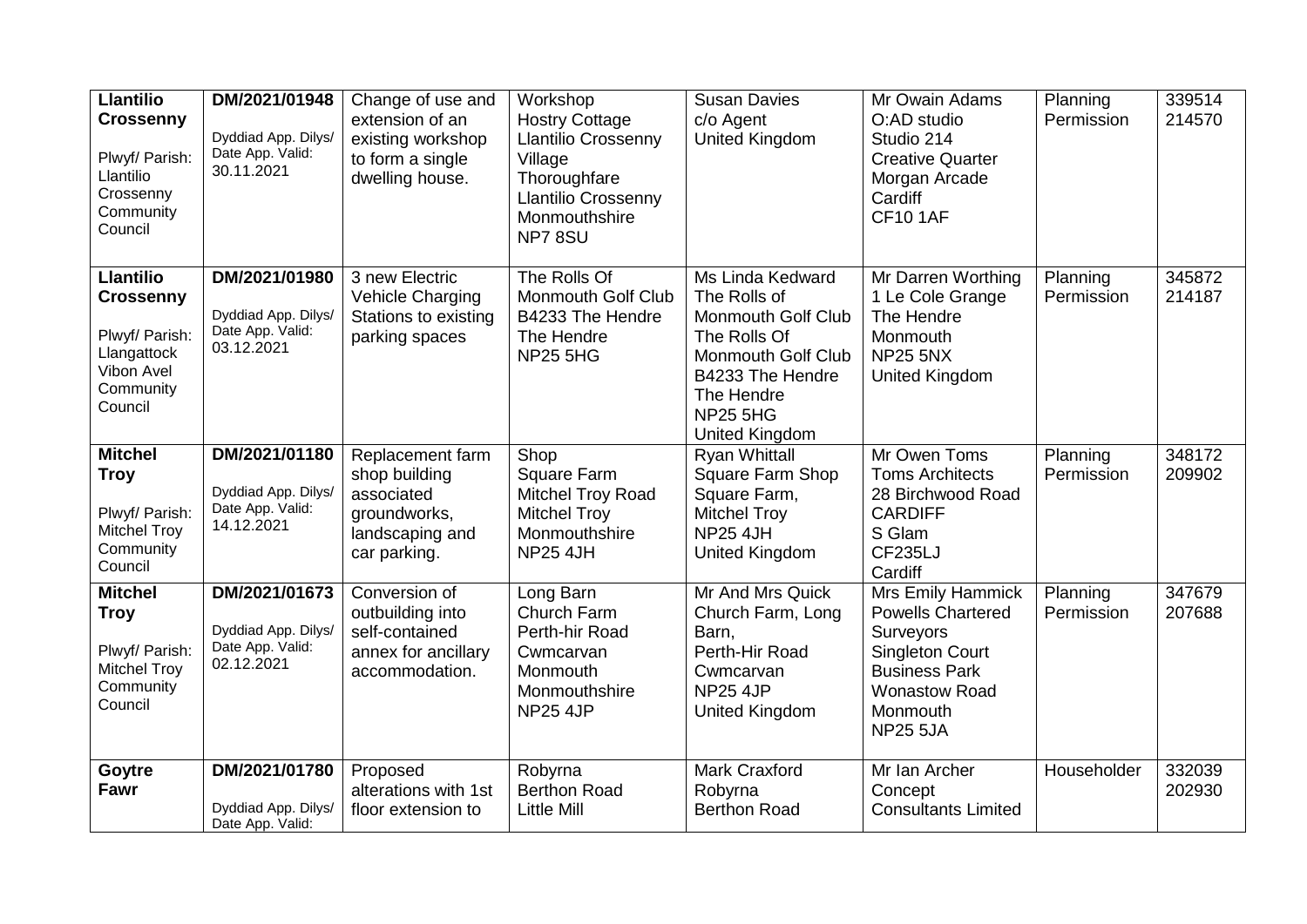| Plwyf/ Parish:<br>Goetre Fawr<br>Community<br>Council                          | 09.12.2021                                                             | side.                                                                                  | Pontypool<br>Monmouthshire<br>NP4 0HE                                                                      | <b>Little Mill</b><br>Pontypool<br>Monmouthshire<br>NP4 OHE                                                                     | Suite 2 Hall House<br><b>Llanover Business</b><br>Centre<br>Llanover<br>Abergavenny<br><b>NP44 3GD</b>                           |                                             |                  |
|--------------------------------------------------------------------------------|------------------------------------------------------------------------|----------------------------------------------------------------------------------------|------------------------------------------------------------------------------------------------------------|---------------------------------------------------------------------------------------------------------------------------------|----------------------------------------------------------------------------------------------------------------------------------|---------------------------------------------|------------------|
| Goytre<br>Fawr<br>Plwyf/ Parish:<br>Goetre Fawr<br>Community<br>Council        | DM/2021/01868<br>Dyddiad App. Dilys/<br>Date App. Valid:<br>02.12.2021 | Proposed single<br>storey extension to<br>create larger<br>kitchen and living<br>area. | 12 The Haven<br>Fairfield<br>Penperlleni<br>Goytre<br>Pontypool<br>Monmouthshire<br>NP4 0AR                | Mrs Victoria Willis<br>12 The Haven<br>Fairfield<br>Penperlleni<br>Goytre<br>Pontypool<br>Monmouthshire<br>NP4 0AR              | No Agent                                                                                                                         | <b>Non Material</b><br>Amendment            | 332344<br>204720 |
| Goytre<br>Fawr<br>Plwyf/ Parish:<br>Goetre Fawr<br>Community<br>Council        | DM/2021/01945<br>Dyddiad App. Dilys/<br>Date App. Valid:<br>29.11.2021 | Conversion of<br>Redundant<br>agricultural barn<br>into a dwelling.                    | <b>Brook Farm House</b><br>Old Abergavenny<br>Road<br>Pencroesoped<br>Llanover<br>Monmouthshire<br>NP4 0JG | Mr Peter Phillips<br><b>Brook Farm House</b><br>Old Abergavenny<br>Road<br>Pencroesoped<br>Llanover<br>Monmouthshire<br>NP4 0JG | Mr Chris Jackson<br><b>CJ Projects</b><br><b>Oaklands</b><br>Devauden<br><b>CHEPSTOW</b><br><b>NP16 6PE</b>                      | Planning<br>Permission                      | 330607<br>204047 |
| <b>Llanbadoc</b><br>Plwyf/ Parish:<br>Gwehelog<br>Fawr<br>Community<br>Council | DM/2021/02003<br>Dyddiad App. Dilys/<br>Date App. Valid:<br>14.12.2021 | Lawful use of a<br>former residential<br>garage as a single<br>family dwelling.        | <b>Great House</b><br>Monmouth Road<br>Gwehelog<br><b>Usk</b><br>Monmouthshire<br><b>NP15 1RJ</b>          | Mr And Mrs G. Tuffs<br><b>Great House Farm</b><br>Monmouth Road<br>Gwehelog<br><b>NP15 1RJ</b>                                  | <b>Buckle Chamberlain</b><br>Partnership Ltd<br><b>Mill House</b><br>Llancayo Court<br>Llancayo<br><b>Usk</b><br><b>NP15 1HY</b> | Certificate of<br>ExistLawful<br>Use or Dev | 339086<br>202865 |
| Raglan<br>Plwyf/ Parish:<br>Raglan                                             | DM/2021/01956<br>Dyddiad App. Dilys/<br>Date App. Valid:<br>10.12.2021 | Variation of<br>condition 2 of<br>planning<br>permission                               | <b>Brooklands</b><br>1 Brook Farm<br>Holdings<br><b>Chepstow Road</b>                                      | Mr Tom Parry<br><b>Butler Wall Homes</b><br>Polo Grounds<br><b>Industrial Estate</b>                                            | Mr Liam Griffiths<br>Asbri Planning Ltd.<br>Unit 9<br>Oak Tree Court                                                             | Mod or<br>Removal of<br>Condition           | 341433<br>207340 |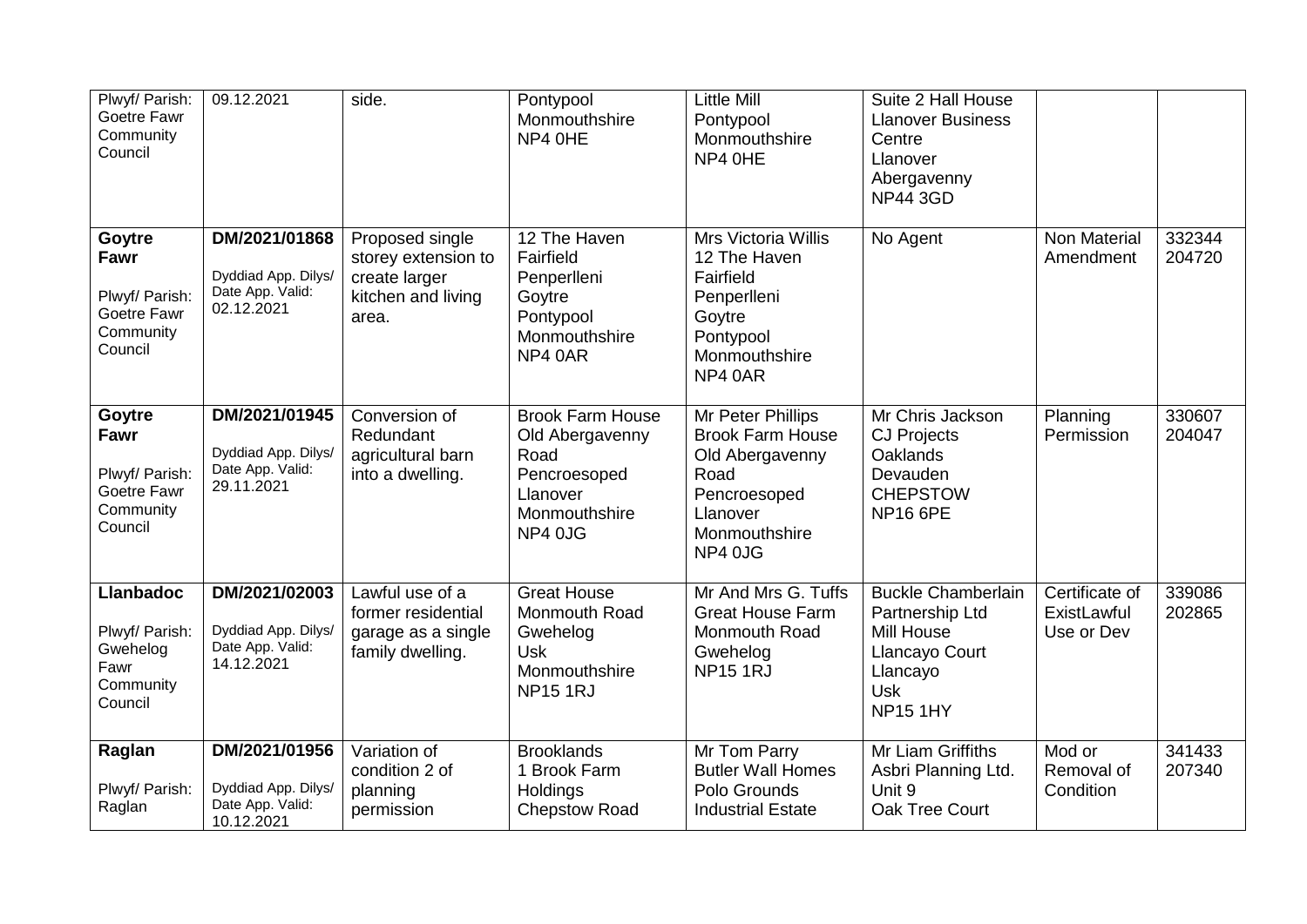| Community<br>Council                                                                             |                                                                        | DM/2018/00769 to<br>allow an extension<br>for the submission<br>of the reserved                                                                    | Raglan<br><b>Usk</b><br>Monmouthshire<br><b>NP15 2EN</b>                                                         | New Inn<br>Pontypool<br>NP4 0TW                                                                                        | Cardiff Gate<br><b>Business Park</b><br>Cardiff<br><b>CF23 8RS</b>                                                                                           |                                             |                  |
|--------------------------------------------------------------------------------------------------|------------------------------------------------------------------------|----------------------------------------------------------------------------------------------------------------------------------------------------|------------------------------------------------------------------------------------------------------------------|------------------------------------------------------------------------------------------------------------------------|--------------------------------------------------------------------------------------------------------------------------------------------------------------|---------------------------------------------|------------------|
| Raglan<br>Plwyf/ Parish:<br>Raglan<br>Community<br>Council                                       | DM/2021/01987<br>Dyddiad App. Dilys/<br>Date App. Valid:<br>06.12.2021 | matters application.<br>Erection of<br>commercial/light<br>industrial storage<br>building adjacent to<br>existing similar<br>buildings.            | Little Castle Farm<br>Pen Y Parc Road<br>Raglan<br><b>Usk</b><br>Monmouthshire<br><b>NP15 2BX</b>                | ID & RV Williams<br><b>Little Castle Farm</b><br>Pen Y Parc Road<br>Raglan<br><b>NP15 2BX</b><br><b>United Kingdom</b> | Mr Andrew<br>Marchant<br><b>Hennock</b><br><b>International Ltd</b><br>Longlands Cottage<br>Church Road<br><b>Hennock</b><br>Newton Abbot<br><b>TQ13 9QE</b> | Planning<br>Permission                      | 340792<br>208145 |
| <b>Trellech</b><br><b>United</b><br>Plwyf/ Parish:<br>Trellech<br>United<br>Community<br>Council | DM/2021/02009<br>Dyddiad App. Dilys/<br>Date App. Valid:<br>15.12.2021 | Construct hard<br>standing and siting<br>of caravan for<br>incidental use to<br>main house by<br>close family<br>member of the<br>applicant/owner. | The Firs<br>A466 Catchmays<br>Court To Bigsweir<br><b>Bridge</b><br>Llandogo<br>Monmouthshire<br><b>NP25 4TW</b> | Mrs J. E. Moore<br>The Firs<br>A466 Catchmays<br>Court To Bigsweir Br<br>Llandogo<br><b>NP25 4TW</b>                   | <b>Mr Simon Rix</b><br>Planix.UK Planning<br><b>Consultants Ltd</b><br>66 Bodmin Road<br><b>St Austell</b><br><b>PL25 5AF</b>                                | Certificate of<br>Prop Lawful<br>Use or Dev | 352739<br>204240 |
| <b>Usk</b><br>Plwyf/ Parish:<br>Usk Town<br>Council                                              | DM/2021/01836<br>Dyddiad App. Dilys/<br>Date App. Valid:<br>17.11.2021 | Proposed<br>extension and<br>alterations to<br>existing dwelling.                                                                                  | 15A Baron Street<br><b>Usk</b><br>Monmouthshire<br><b>NP15 1AS</b>                                               | Mrs M Harrison<br>C/O Agent<br><b>United Kingdom</b>                                                                   | <b>Buckle Chamberlain</b><br>Partnership Ltd<br>Mill House<br>Llancayo Court<br>Llancayo<br><b>Usk</b><br><b>NP15 1HY</b><br>United Kingdom                  | Householder                                 | 337580<br>200447 |
| <b>Usk</b><br>Plwyf/ Parish:<br>Usk Town<br>Council                                              | DM/2021/01883<br>Dyddiad App. Dilys/<br>Date App. Valid:<br>02.12.2021 | Outline application<br>for a single<br>detached dwelling,<br>with all matters<br>reserved (other<br>than access).                                  | Hazelmere<br>6 Porthycarne Gate<br><b>Porthycarne Street</b><br><b>Usk</b><br>Monmouthshire<br><b>NP15 1RU</b>   | <b>Alison Williams</b><br>Land adjacent<br>Hazelmere<br>6 Porthycarne Gate<br><b>Usk</b><br><b>NP15 1RU</b>            | <b>Mr Andrew Bates</b><br>Sincerus Planning<br>6 St Cybi Drive<br>LLangybi<br><b>Usk</b><br><b>NP15 1TU</b>                                                  | Outline<br>Planning<br>Permission           | 337448<br>201198 |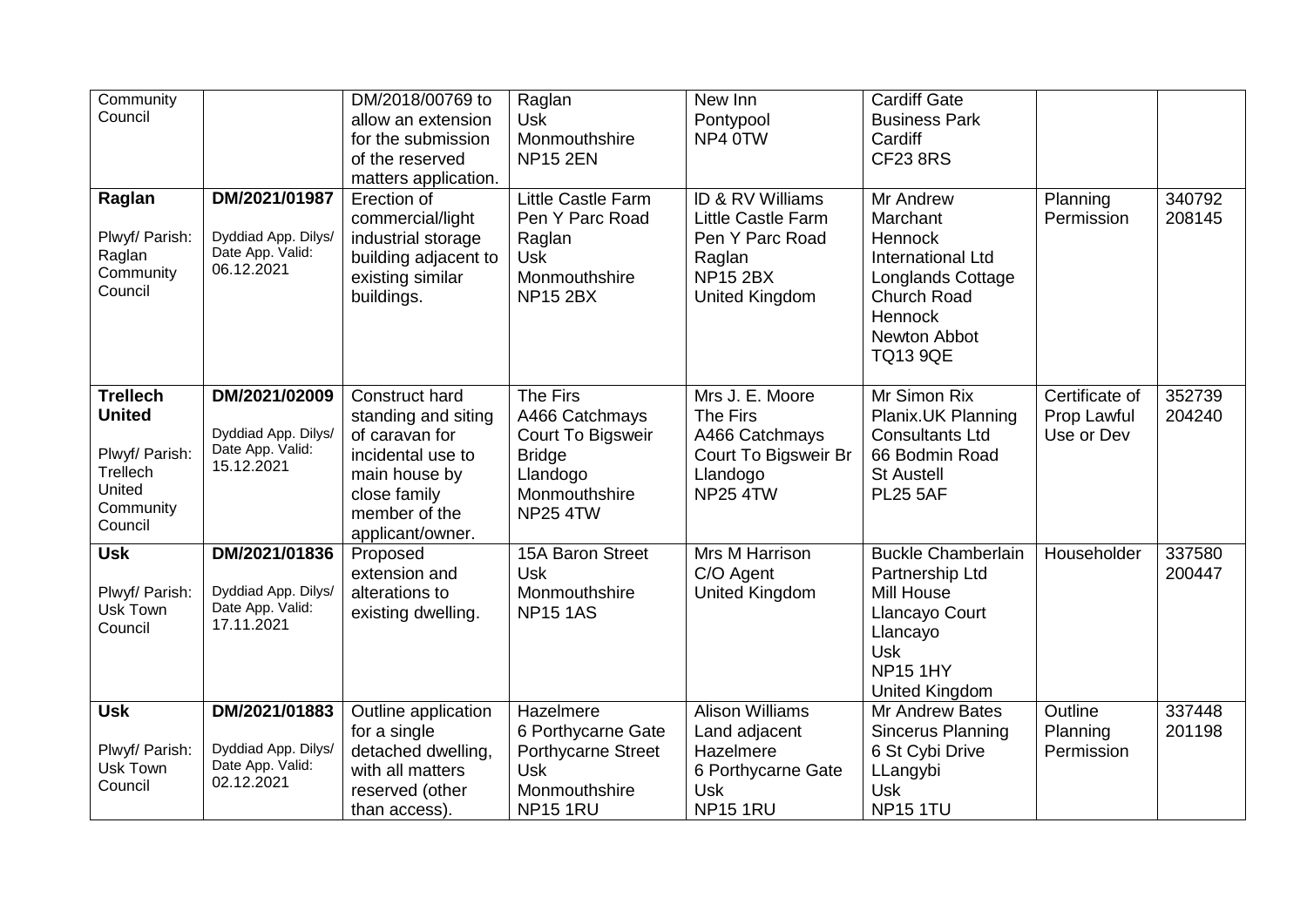| Llangybi<br>Fawr<br>Plwyf/ Parish:<br>Llangybi Fawr<br>Community | DM/2021/01972<br>Dyddiad App. Dilys/<br>Date App. Valid:<br>03.12.2021 | External render to<br>be patch repaired,<br>and have a smooth<br>finish Reinstate<br>dormer to the west<br>elevation and                                                                                                                                                                    | Llandowlais Farm<br>Cwrt Bleddyn Hotel<br>To Dowlais Brook<br>Llangybi<br><b>Usk</b><br>Monmouthshire | Mr Matthew Fitz<br>Robinson<br><b>West Buckland</b><br>School<br>Parker's Lodge 1<br><b>West Buckland</b> | No Agent | Householder | 337620<br>198348 |
|------------------------------------------------------------------|------------------------------------------------------------------------|---------------------------------------------------------------------------------------------------------------------------------------------------------------------------------------------------------------------------------------------------------------------------------------------|-------------------------------------------------------------------------------------------------------|-----------------------------------------------------------------------------------------------------------|----------|-------------|------------------|
| Council                                                          |                                                                        | install two<br>conservation<br>rooflights.<br>Reinstate stable<br>door entry, and<br>previous window<br>locations. Replace<br>existing windows<br>within timber low<br>profiled double<br>glazed units.<br>Replace defective<br>lintels to match<br>existing. Internal<br>Works: Removal of | <b>NP15 1NN</b>                                                                                       | School<br><b>Barnstable</b><br><b>EX32 0SX</b><br>United Kingdom                                          |          |             |                  |
|                                                                  |                                                                        | modern gypsum<br>plaster, replace<br>with insulated lime<br>plaster.<br>Reconfigure<br>kitchen staircase.<br>Install two ensuite<br>bathrooms.<br>Ceilings are<br>currently mixed<br>finish, and the<br>proposal is to take<br>down those in poor                                           |                                                                                                       |                                                                                                           |          |             |                  |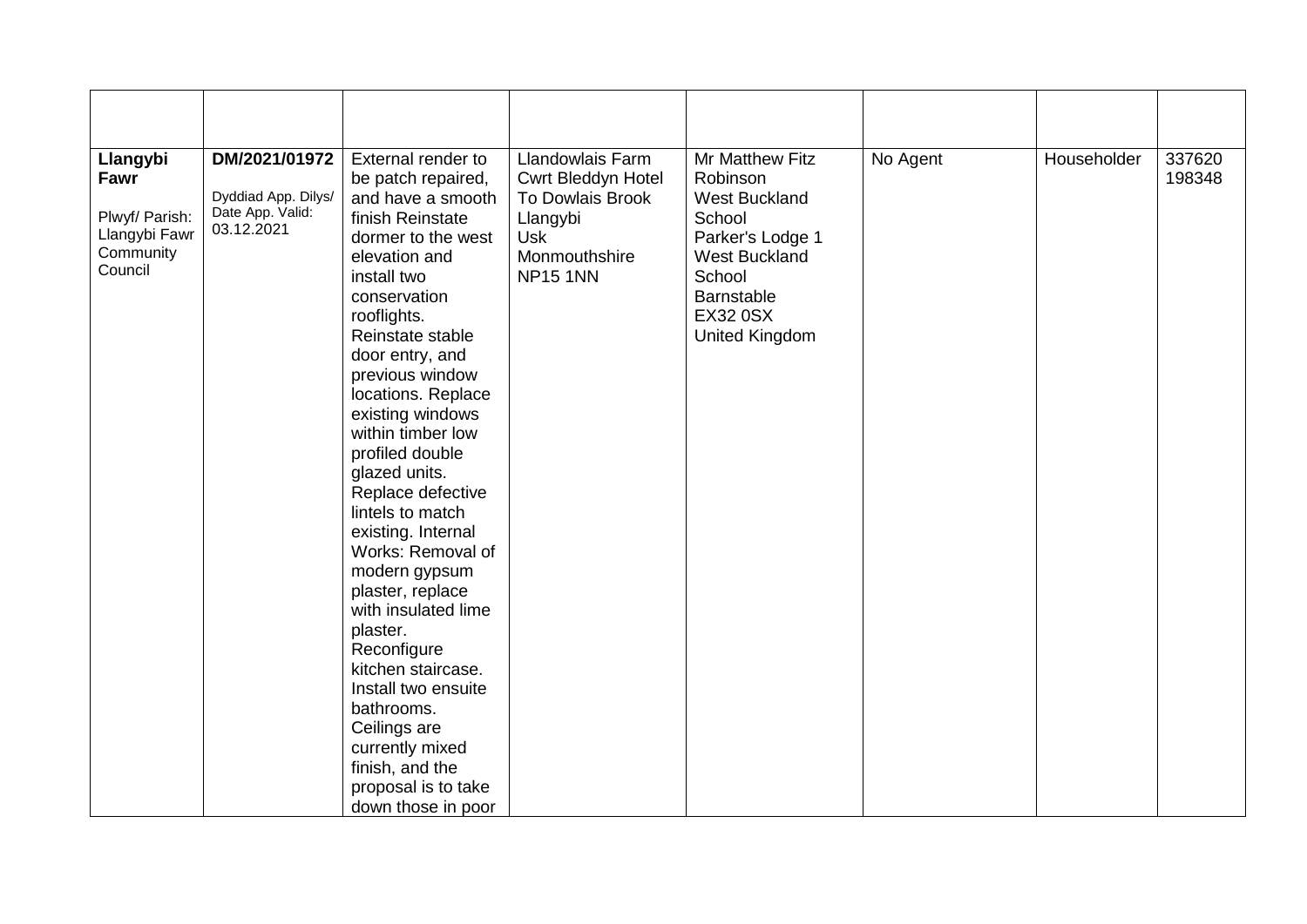| Llangybi<br>Fawr<br>Plwyf/ Parish:<br>Llangybi Fawr<br>Community<br>Council | DM/2021/01994<br>Dyddiad App. Dilys/<br>Date App. Valid:<br>08.12.2021 | condition and<br>replace with<br>plasterboard with<br>insulation above<br>between floor<br>joists. Floor<br>finishes and joinery<br>details no works<br>proposed.<br>Non material<br>amendments in<br>relation to planning<br>permission<br>DM/2021/00926 -<br>change horizontal<br>cedar wood<br>boarding to front<br>elevation to<br>horizontal cedar<br>wood coloured<br><b>UPVC</b> bu Duracid | St Tegfedd Cwrt<br><b>Church Road</b><br>Llandegveth<br>Newport<br><b>NP18 1HX</b> | Mr Malcolm<br>Richards<br>St Tegveth Court,<br><b>Church Road</b><br>Llandegveth<br><b>NP18 1HX</b>                                           | Mr David Watkins<br>Penrose<br>Architectural<br><b>Services</b><br>46 High Street<br>Pengam<br>Blackwood<br><b>NP123SZ</b><br>United Kingdom          | <b>Non Material</b><br>Amendment   | 333534<br>195707 |
|-----------------------------------------------------------------------------|------------------------------------------------------------------------|----------------------------------------------------------------------------------------------------------------------------------------------------------------------------------------------------------------------------------------------------------------------------------------------------------------------------------------------------------------------------------------------------|------------------------------------------------------------------------------------|-----------------------------------------------------------------------------------------------------------------------------------------------|-------------------------------------------------------------------------------------------------------------------------------------------------------|------------------------------------|------------------|
| <b>St</b><br>Kingsmark<br>Plwyf/ Parish:<br>Chepstow<br><b>Town Council</b> | DM/2021/01858<br>Dyddiad App. Dilys/<br>Date App. Valid:<br>10.11.2021 | T1 - Beech Tree.<br>Tree is fairly<br>unbalanced and is<br>due a routine prune<br>to manage the tree<br>- recommended<br>works are to<br>reduce the canopy<br>by 1-2m on the 3<br>required sides to<br>balance and shape.<br>The rear of the tree<br>is up against<br>another tree so has<br>little growth.                                                                                        | 26 St Lawrence Park<br>Chepstow<br>Monmouthshire<br><b>NP16 6DP</b>                | Thomas Dennehy<br><b>Kingfisher Tree</b><br><b>Services</b><br>Honey Hill Farm<br><b>Combe Florey</b><br>Taunton<br><b>TA43JQ</b><br>Somerset | Thomas Dennehy<br><b>Kingfisher Tree</b><br><b>Services</b><br>Honey Hill Farm<br>Combe Florey<br>Combe Florey<br>Taunton<br>TA43JQ<br>United Kingdom | Works to<br>trees in a<br>Con Area | 352346<br>193513 |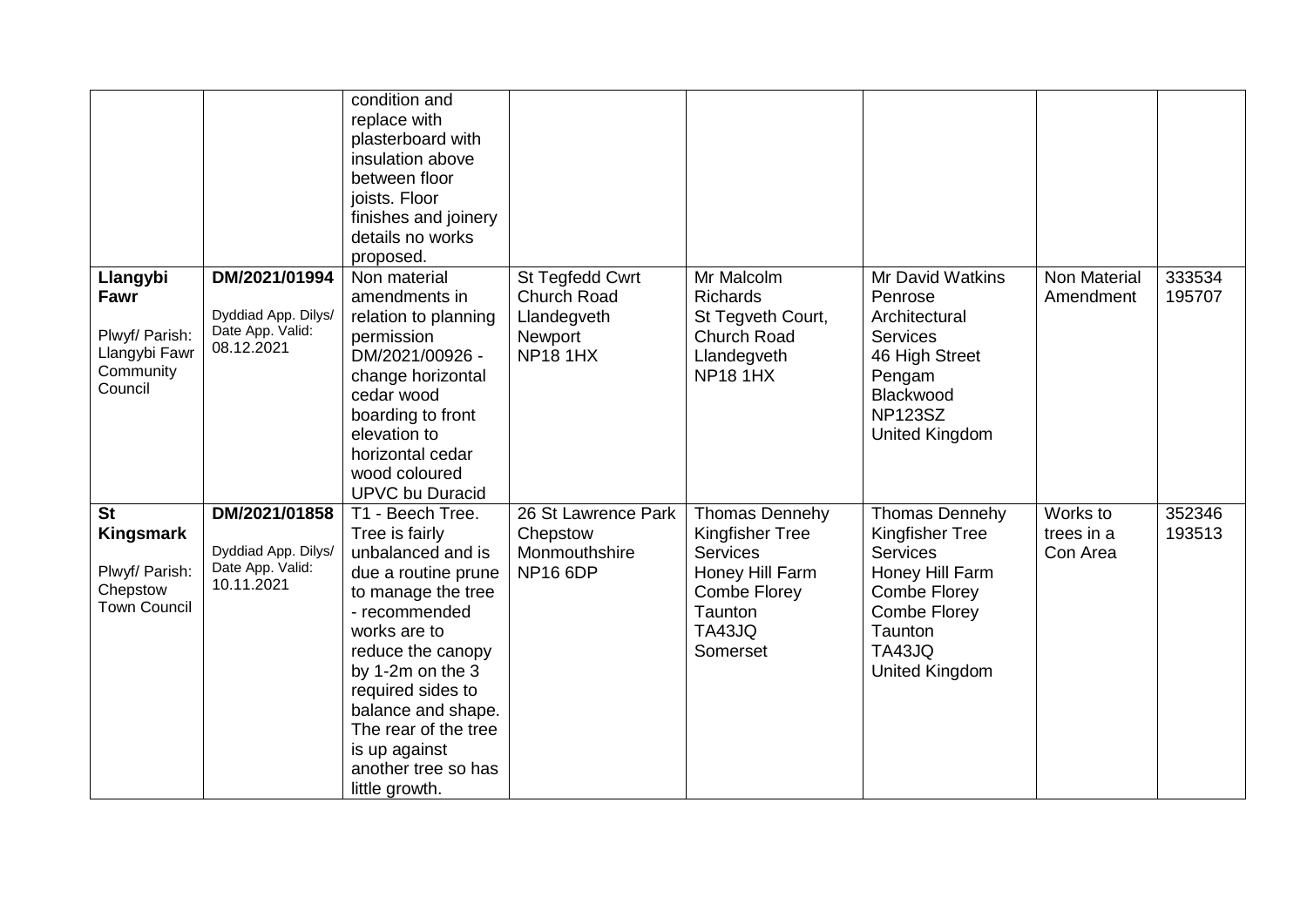| <b>Castle</b><br>Plwyf/ Parish:<br>Abergavenny<br><b>Town Council</b>                      | DM/2021/01814<br>Dyddiad App. Dilys/<br>Date App. Valid:<br>10.12.2021 | Adding a pitched<br>roof to an existing<br>roof adjoining our<br>main house.                                                                                                                                                                                                                       | 3 Plas Derwen<br>Gardens<br>The Courtyard<br>Abergavenny<br>Monmouthshire<br>NP79SZ | Mr Jonathan<br>Tavener<br>3 Plas Derwen<br>Gardens<br>The Courtyard<br>Abergavenny<br>Monmouthshire<br>NP7 9SZ | No Agent                                                                                                                                   | Householder                                 | 330470<br>213198 |
|--------------------------------------------------------------------------------------------|------------------------------------------------------------------------|----------------------------------------------------------------------------------------------------------------------------------------------------------------------------------------------------------------------------------------------------------------------------------------------------|-------------------------------------------------------------------------------------|----------------------------------------------------------------------------------------------------------------|--------------------------------------------------------------------------------------------------------------------------------------------|---------------------------------------------|------------------|
| <b>Dixton With</b><br><b>Osbaston</b><br>Plwyf/ Parish:<br>Monmouth<br><b>Town Council</b> | DM/2021/01970<br>Dyddiad App. Dilys/<br>Date App. Valid:<br>07.12.2021 | Demolition of<br>existing PRC<br>external walls,<br>construction of new<br>external walls with<br>render and timber<br>cladding finishes.<br>Formation of new<br>window and door<br>openings Extension<br>of existing driveway<br>with permeable<br>pavers and<br>construction of<br>porch canopy. | 8 Dixton Close<br>Monmouth<br>Monmouthshire<br><b>NP25 3PQ</b>                      | Mr C Rees C Rees<br>Foxes Barn<br>Devauden<br>Chepstow<br>NP16 6NW<br><b>United Kingdom</b>                    | <b>Elliott Pardington</b><br>Architecture<br><b>Drybridge House</b><br>Drybridge Park<br>Monmouth<br><b>NP25 5AS</b>                       | Certificate of<br>Prop Lawful<br>Use or Dev | 351198<br>213316 |
| <b>Drybridge</b><br>Plwyf/ Parish:<br>Monmouth<br><b>Town Council</b>                      | DM/2021/01890<br>Dyddiad App. Dilys/<br>Date App. Valid:<br>10.12.2021 | Single storey side<br>extension &<br>pergola. Proposed<br>garden shed.                                                                                                                                                                                                                             | 13 Chippenhamgate<br><b>Street</b><br>Monmouth<br>Monmouthshire<br><b>NP25 3DH</b>  | Mr & Mrs Mills<br>13, Chippenhamgate<br><b>Street</b><br>Monmouth<br><b>NP25 3DH</b>                           | <b>Julia Sibley</b><br>Architectural<br><b>Services</b><br><b>Brendon Gate</b><br>Home Farm Lane<br>Ellwood<br>Coleford<br><b>GL16 7ND</b> | Householder                                 | 350938<br>212668 |
| <b>Drybridge</b><br>Plwyf/ Parish:<br>Monmouth<br><b>Town Council</b>                      | DM/2021/02002<br>Dyddiad App. Dilys/<br>Date App. Valid:<br>14.12.2021 | Removal of 1no<br>existing night safe<br>in front elevation<br>and infill aperture,<br>render finish &                                                                                                                                                                                             | Barclays Bank Plc<br>17-18 Agincourt<br>Square<br>Monmouth<br>Monmouthshire         | Barclays Bank plc<br>Churchill Place,<br>Canary Wharf<br>E14 5HP<br>United Kingdom                             | <b>Patrick Chiu</b><br><b>ISG Ltd</b><br>7th Floor, Aldgate<br>House<br>33 Aldgate High                                                    | Planning<br>Permission                      | 350755<br>212865 |